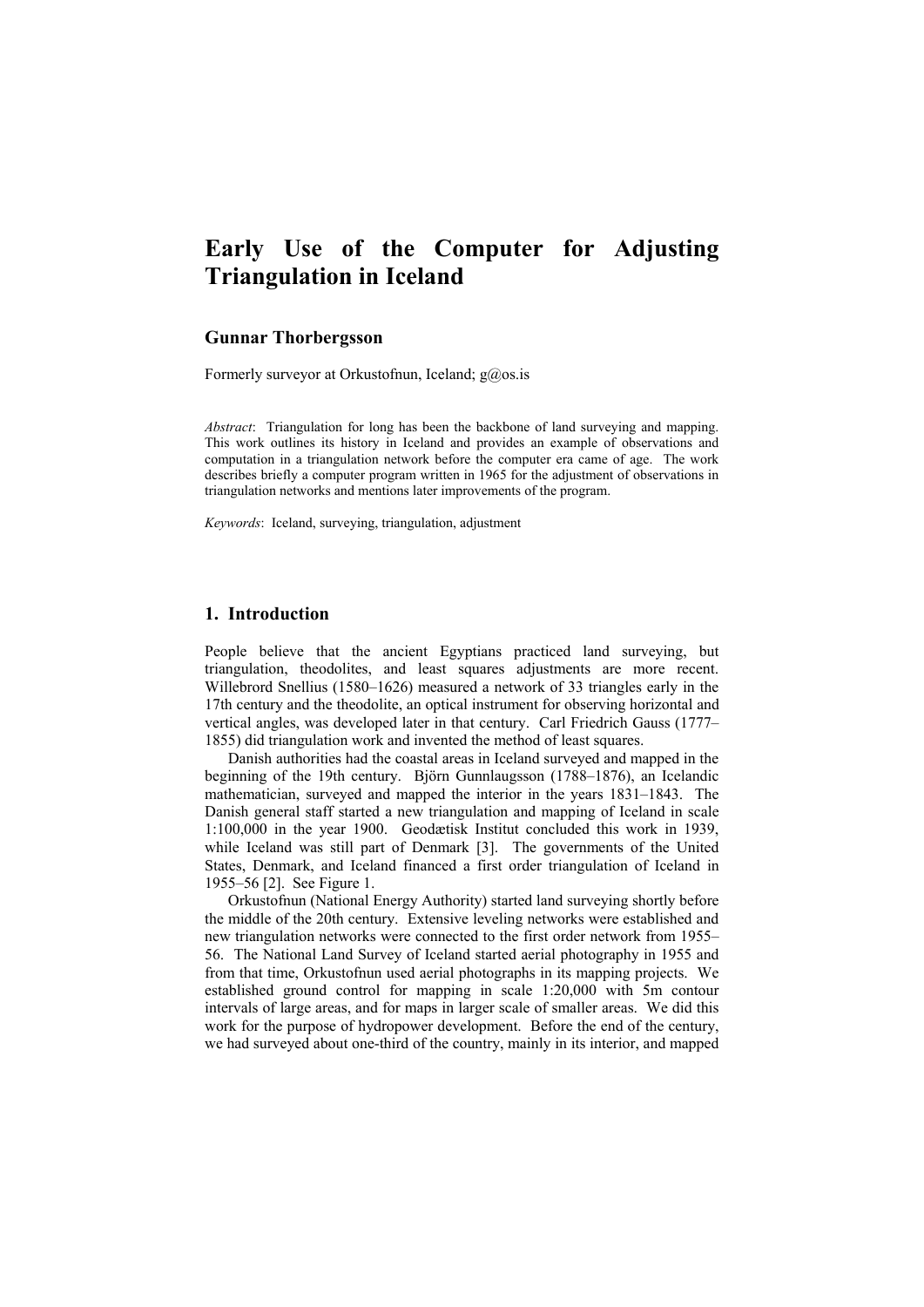a quarter of the country in this way; however we subcontracted the photogrammetry work to various Icelandic and Scandinavian engineering firms.

# **2. Adjustment before the Computer Era**

In the summer of 1962 surveyors at Orkustofnun did triangulation and leveling work at Búrfell where Landsvirkjun (The National Power Company) was going to build a hydro power plant. In the spring of 1963, the adjustment of the triangulation was not finished and the author worked long hours computing in order to finish a report and then get out in the field. His coworkers had already left for the northwest of Iceland where they would spend the summer and where he wanted to be, but engineers needed the results of the surveying at Búrfell during the summer.



Figure 1. Observations in the first order triangulation network in Iceland were made in 1955–56 by Geodætisk Institut of Denmark with the assistance of the National Land Survey of Iceland. The network adjustment took place in Denmark. The *Hjörsey geodetic datum of 1955*, named after an astronomical station in the network, was used by surveyors working in the latter half of the 20th century. Búrfell is the site of a hydro power plant built in 1966–69.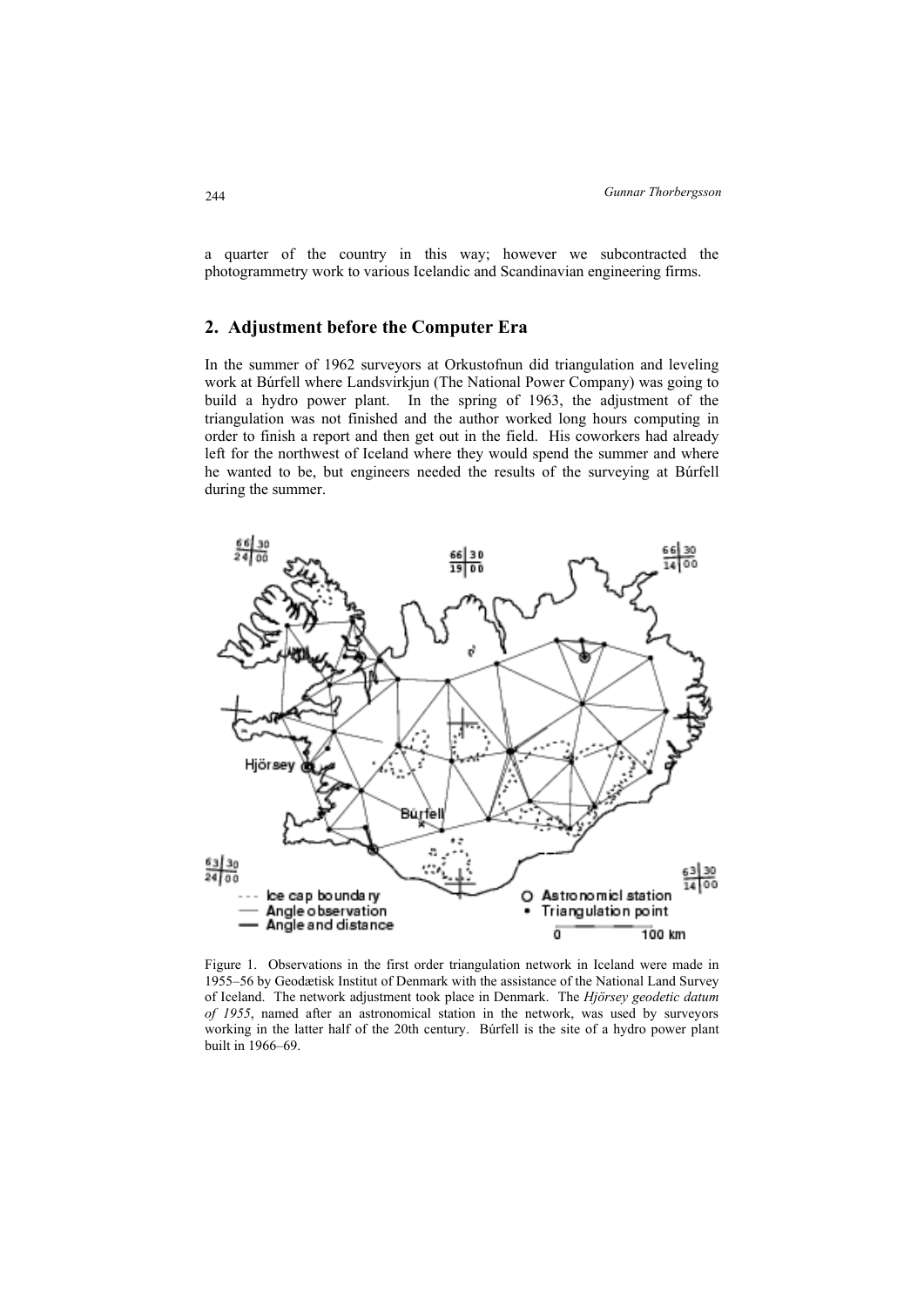The author used an electromechanical calculator, pen, and paper for the calculations. The repetitive nature of the task, but especially the author's wish to be elsewhere, made him seriously consider its future automation by means of an electronic computer.

#### *2.1 Background*

The geoid is a property of the gravity field of the earth [9]. At sea, it roughly coincides with mean sea level. The Hayford reference ellipsoid used in the Hjörsey geodetic datum has a standard form, but its location and orientation were determined mainly by astronomical observations in 1955, to approximate the geoid locally in the region of Iceland. After Danish surveyors established the first order network, Icelandic surveyors, when computing in the Hjörsey geodetic datum, assumed that the local normal to the ellipsoid and the local vertical axis at a point coincide.

When observing at a triangulation point (the station), where a theodolite has been set up, centered and leveled, the observer can rotate the upper part of the theodolite with the telescope about the vertical axis, but the lower part contains the horizontal circle at rest in the *horizontal plane* of the station.

A triangulation network has triangulation points and lines of sight joining them in three dimensions. Each point of the network, a triangulation point or a point on a line of sight, is projected along the local normal onto the surface of the ellipsoid, where a second network is produced. The surface of the ellipsoid is projected by means of a mathematical formula, Lambert's conformal conical projection, onto the *projection plane*, where a third network is created. The images of the lines of sight are curves and the observed horizontal angles (in the first network) are reproduced unchanged as angles between (tangents to) these curves. Since this is complicated, geodesists prefered to replace the curves with straight lines and a fourth and final network is created. From the actual observations in the three-dimensional network and approximate coordinates in this fourth network, geodesists have deduced formulas for computing the so-called reduced observations which may be treated as if they were observations made in the two-dimensional space of the projection plane.

#### *2.2 Field Work*

The fieldwork culminated in observations of horizontal angles at the triangulation points. A simplified description of the observations at a station is to say that the field operator aimed the theodolite at the targets (the distant triangulation points) in clockwise order and read the horizontal circle each time. (In fact, we repeated this twelve times and then computed the means). This gave one *set of direction readings* (see Figure 2). By this method of observation adjacent angles (b – a and  $c - b$  in Figure 2) are correlated but the direction readings are not. To observe the adjacent angles in an uncorrelated manner would require a more complicated procedure of observations in the field.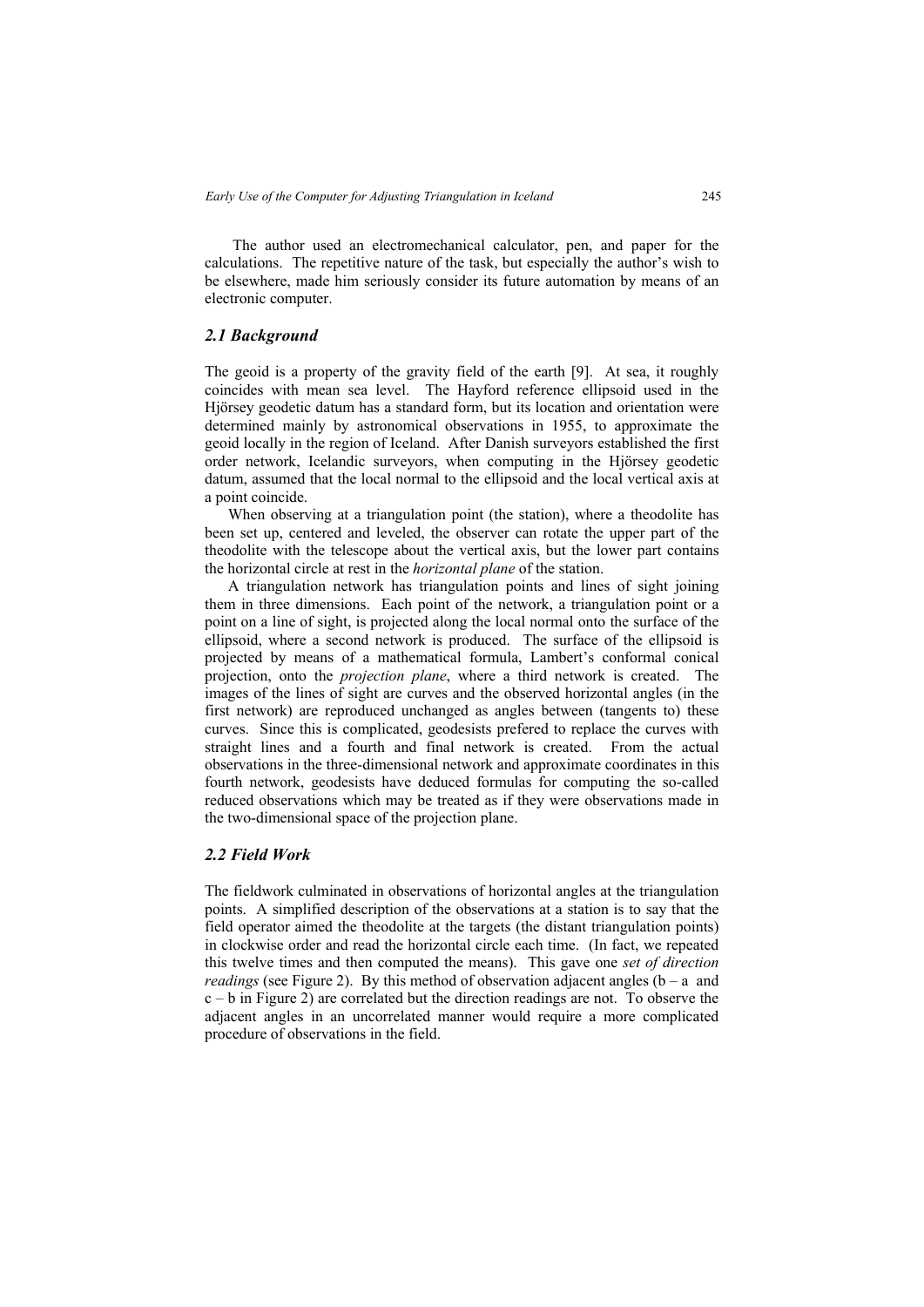246 *Gunnar Thorbergsson* 



Figure 2. The horizontal plane at triangulation point S: Triangulation points A, B, and C are observable targets. The lines of sight are projected vertically onto the horizontal plane where they meet the horizontal circle (at rest during observations) in graduations or numbers a, b, and c. The line SO passes through zero on the horizontal circle. The numbers a, b, and c are recorded in the field book. They are a set of direction readings. In this case, the number of targets, which must be less than eight, is three.

#### *2.3 Office Work*

The most time consuming part of the office work was adjustment of observations. In *adjustment of indirect observations* [8] in a triangulation network, the horizontal coordinates of the unknown points are to be determined in a way that minimizes the sum of squares of observation residues. We previously computed the heights above the reference ellipsoid of all points in the network and during the adjustment considered the heights known. The author used this variant of adjustment in the computation of the horizontal coordinates of triangulation points at Búrfell.

We computed the initial coordinates for the unknown points, usually by forward section from two known or already computed points. Denoting the initial coordinates of point  $P_i$  by  $(X_i, Y_i)$ , they would later become  $(X_i + x_i, Y_i + y_i)$ , where  $x_i$  and  $y_i$  are coordinate changes to be found by adjustment. In this *initial network*, with some points with known coordinates and unknown points with initial coordinates, distances and directions were carefully computed.

We reduced each observation so that the *reduced observation* became as if we had made it in the straight-edged network in the plane. These reductions were made using precomputed tables and diagrams. The reductions take into account the curvature of the earth and the distortion due to Lambert's conformal conical projection onto the plane and, in the case of distance between two points, the different heights of the points above the Hayford reference ellipsoid. (However, we observed no distance at Búrfell).

The expression  $atan2(X_i + x_i - X_0 - x_0, Y_i + y_i - Y_0 - y_0)$  holds for the angle at station  $P_0$  clockwise from the Y-axis to the line joining  $P_0$  to target  $P_i$ . With the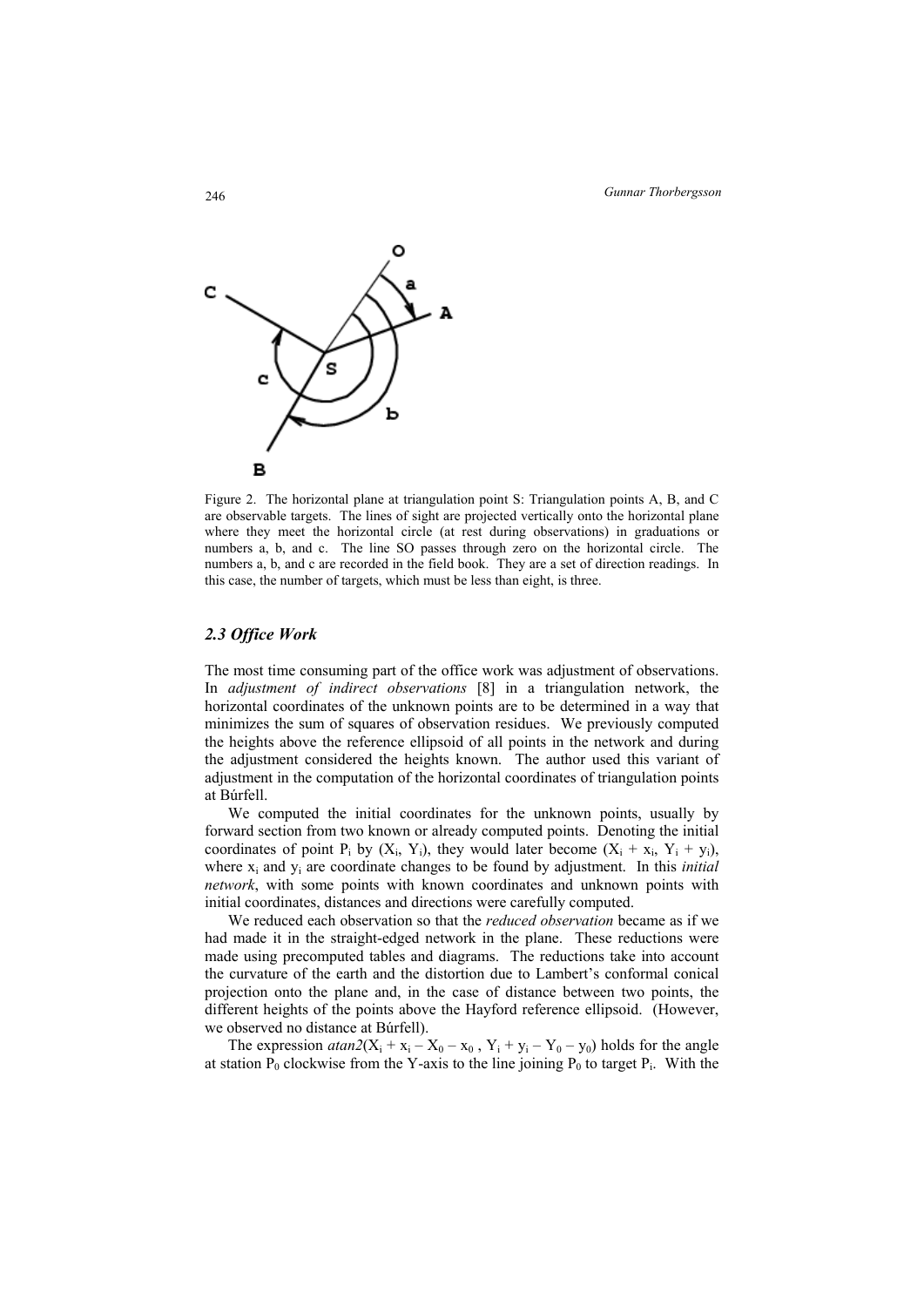help of Figure 3 this direction angle for the line joining station to target can be expressed differently, resulting in an *observation equation*, loosely formulated as "observation constant + reduced direction reading + residue = arctangent function". The arctangent function has to be linearized by Taylor's expansion before being used in linear equations.



Figure 3. The projection plane: S is the image of a station joined by straight lines to the images of targets A, B, and C. Line SO passes through zero on the image of the horizontal circle. Angles a, b, and c are *reduced observations*. The unknown angle o, clockwise from the Y-axis to the line SO, is named *orientation constant*. The observed direction angles or *directions* to the targets are  $o + a$ ,  $o + b$ , and  $o + c$ .

Each of the *m* observation equations in a set of *m* direction readings contains an unknown orientation constant and a residue, but the orientation constant does not occur in other equations. It is easy to prove by the method of least squares, that the sum of the *m* residues is zero, and an equation created by summing the *m* observation equations is free of residues. We could use this equation in at least two different ways for eliminating the orientation constant from the observation equations. In Method 1, the orientation constant is eliminated from the equations by subtracting the mean of the *m* equations from each of the equations, but the number of unknown variables in each observation equation is thereby increased. In Method 2, the orientation constant is deleted from each of the *m* observation equations and the truncated equations used with weight 1, provided the equation formed by summing the *m* truncated equations is used with weight –1/*m* when the normal equations are formed. This gives the same normal equations as Method 1. See "Schreibersche Summengleichung" in [10].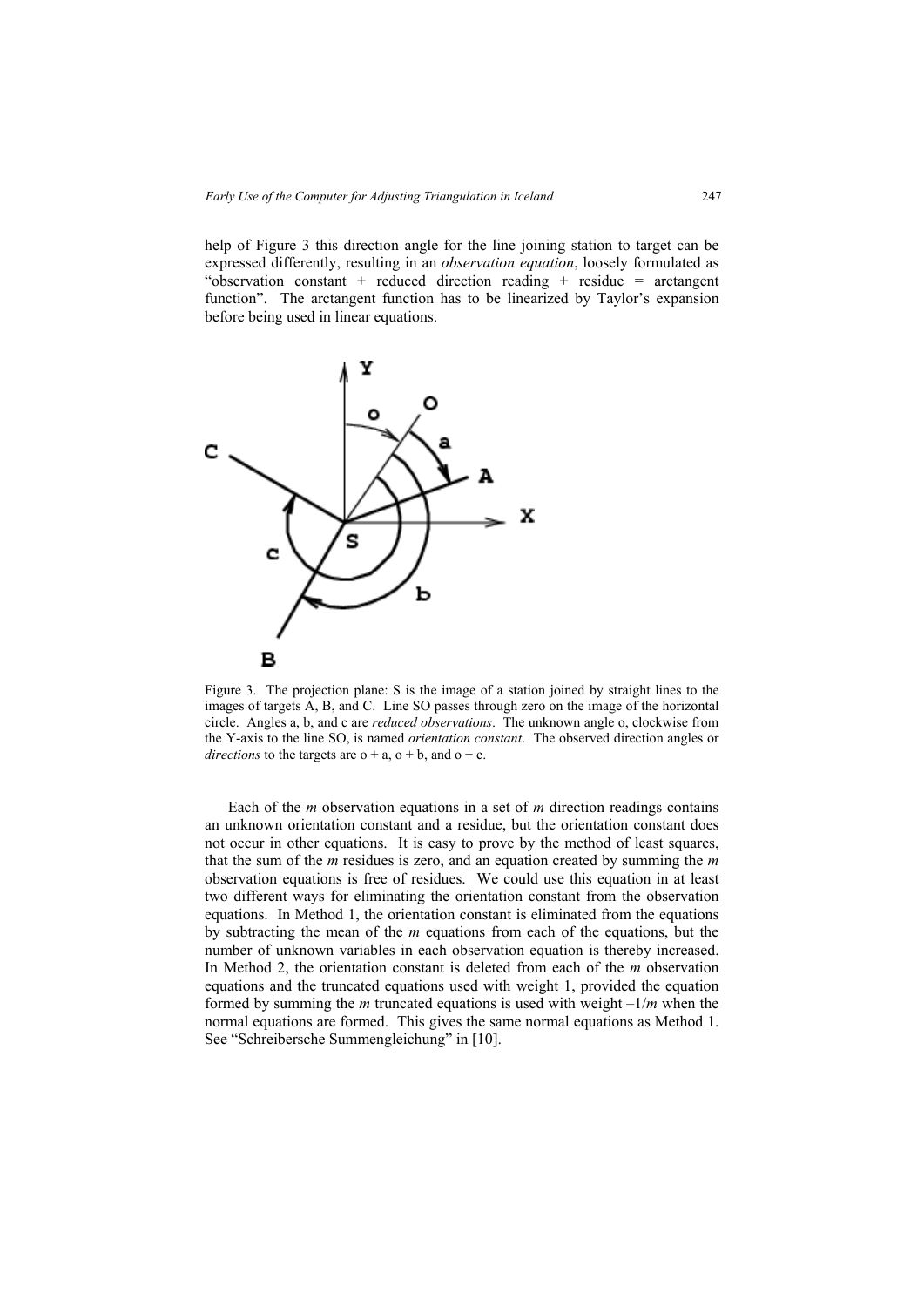The first stage of the adjustment at Búrfell involved six unknowns and four known triangulation points. We used a precision of eight decimal digits when computing distances, directions, and coordinates in the initial network, but four or five digits in the following matrix computations. We used Method 2 and a simulation shows that we needed 1440 multiplications and divisions for the matrix computations. For simplification, we show the use of Method 1 (requiring 2310 multiplications and divisions) in the following discussion.

We can write the observation equations for the whole network in matrix notation as  $v = Bx - r$ . Here *v* is a vector of unknown residues, *r* is a constant vector,  $\boldsymbol{x}$  is an unknown vector of changes to the initial coordinates of unknown points, and *B* is a matrix of rows as many as there are observations; and columns as many as there are unknown coordinates. The vector *r* has a component in the column space of  $\bm{B}$  and a component orthogonal to that space, hence  $\bm{v}$  is least when it is equal to the latter component and its component in the column space of *B* is zero, which means that  $B^T v = 0$ . The normal equations  $B^T B v = B^T r$  follow. We need to compute the upper triangular part of  $B^T B v$  and the right hand side vector  $\boldsymbol{B}^T \boldsymbol{r}$ .

By its form the normal equation matrix is positive semidefinite and it will be positive definite if regular. We can infer some properties of the matrix from the network from which it is computed. The matrix may be singular if the surveyor forgets to make observations in some part of the network. It will be regular if no part of the network could move relative to the rest without contradicting observations. The normal equations were solved by Gaussian elimination [4].

# **3. A Computer Program for the Adjustment**

In December 1964, an IBM 1620 Model II computer became available at the Computing Center of the University of Iceland [7] and in 1965, the author wrote a FORTRAN II program for adjustment of triangulation using adjustment of indirect observations. At first, the computer was without removable disk and without a printer. Input, output, and even external storage had to be on punched cards (named IBM cards) and FORTRAN II used statement numbers in its branching and looping statements that could easily have resulted in "spaghetti code".

We could do the adjustment in one or more stages in one computer run. The input to the program was on punched cards and consisted of a dictionary stack, one observations stack for each stage of adjustment, and a coordinates stack. The dictionary stack was used for translating point names into point numbers, an observations stack contained observations for one stage of adjustment and instructions for the initialization of coordinates of unknown points, and the coordinates stack contained a list of points with or without coordinates.

At each stage of adjustment, we could use a chain of triangles, specified on a punched card, to direct the computation of coordinates of unknown points. Each triangle contained at least two observed angles and each chain at least two points known initially or from the adjustment in a previous stage. Alternatively, we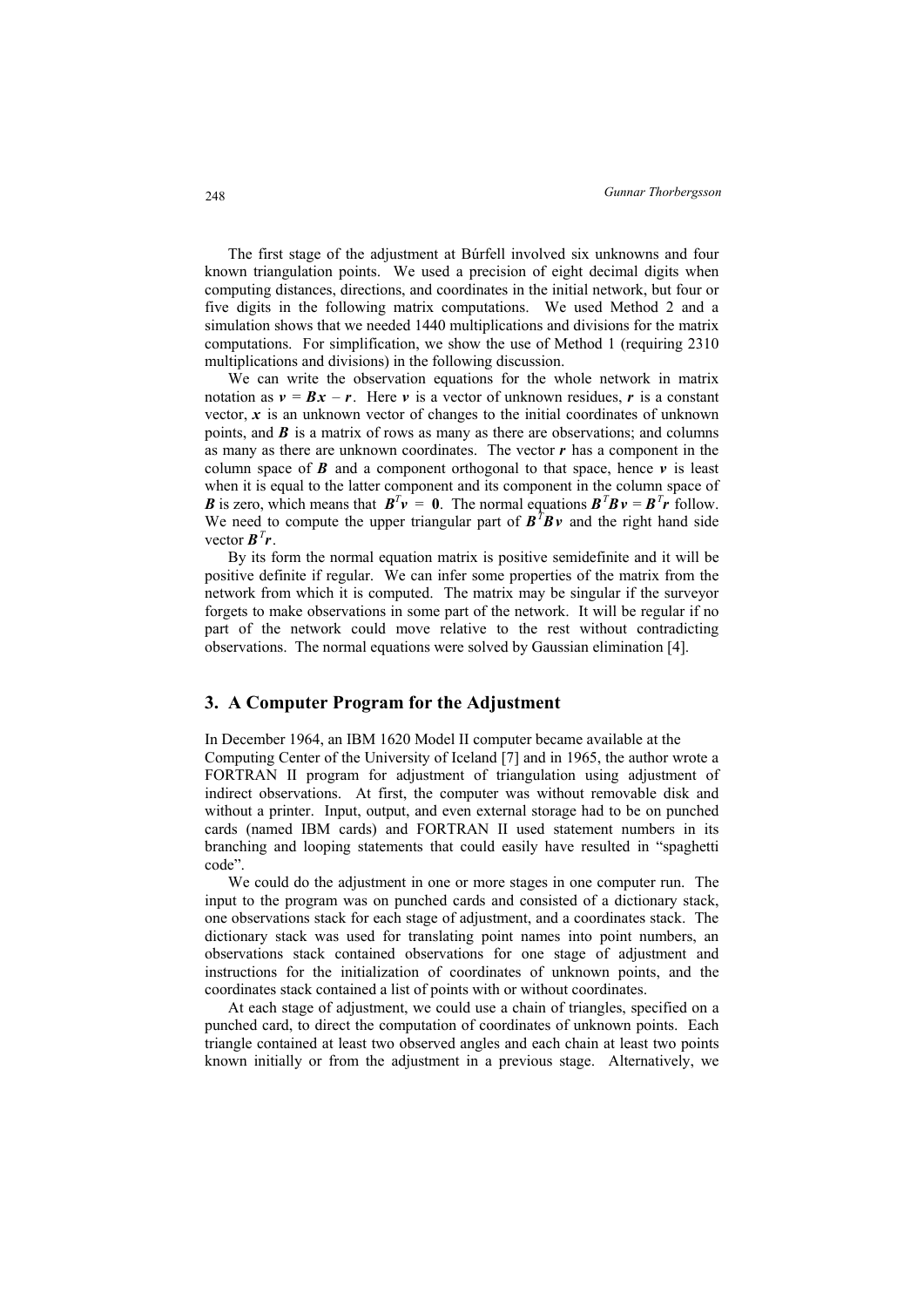could use a card with a sequence of point names to direct a special routine to compute the coordinates of each of the points by resection. We used the formulation in *Handbuch der Vermessungskunde* for the reduction of observations to the plane [5].

The observation equations for each set of direction readings were formed as explained in the previous section. They were not stored but used to compute their contribution to the normal equations. If any residues were outside specified bounds, the program reported all such residues and the processing stopped.

We solved the normal equations by Cholesky factorization [4]. We computed the elements of the diagonal and super-diagonal of the inverse of the normal equation matrix (but not the entire inverse matrix) and they were used for computing mean errors of coordinates and the parameters of error ellipses and confidence ellipses for the unknown points [8].

The program consisted of a small main program and five subroutines running one after another, each invoking a number of other subroutines and using the COMMON declaration (i.e. global data) for data storage. We used this structure to maximize storage space for the normal equations and we implemented vectors and matrices as one-dimensional arrays. The first version of the program was about 2100 lines of code.

# **4. Adjustment Using the Computer**

The use of the program changed the work of the surveyor by enabling him to plan larger networks or have larger parts (up to 23 unknown points) of a network adjusted as one whole, and he could spend more time in the field and less time in the office.

At Orkustofnun there was access to a card punch machine where the data was entered into white IBM cards. We then brought the cards to the Computing Center at the University where computer operators kept the program on differently colored cards. A stack of cards with the first part of the program was put in front of the input cards in the input card hopper, the program started, and cards with intermediate results appeared in the output card stacker. An operator then put these after the second part of the program in the input card hopper, and so forth. The juggling of card stacks became rather complicated if the adjustment was in many stages. We would then take the final output cards to the Skýrr computing center elsewhere in Reykjavík where an operator used an IBM 1401 computer to print their content [1].

#### **5. Later Improvements**

The first version of the program did not accept observations of distance, but subsequent versions did. By then the Computer Center had added removable data storage disks and a printer to its computer system; as a result, the juggling of card stacks or trips to the second computer were no longer necessary. Later versions of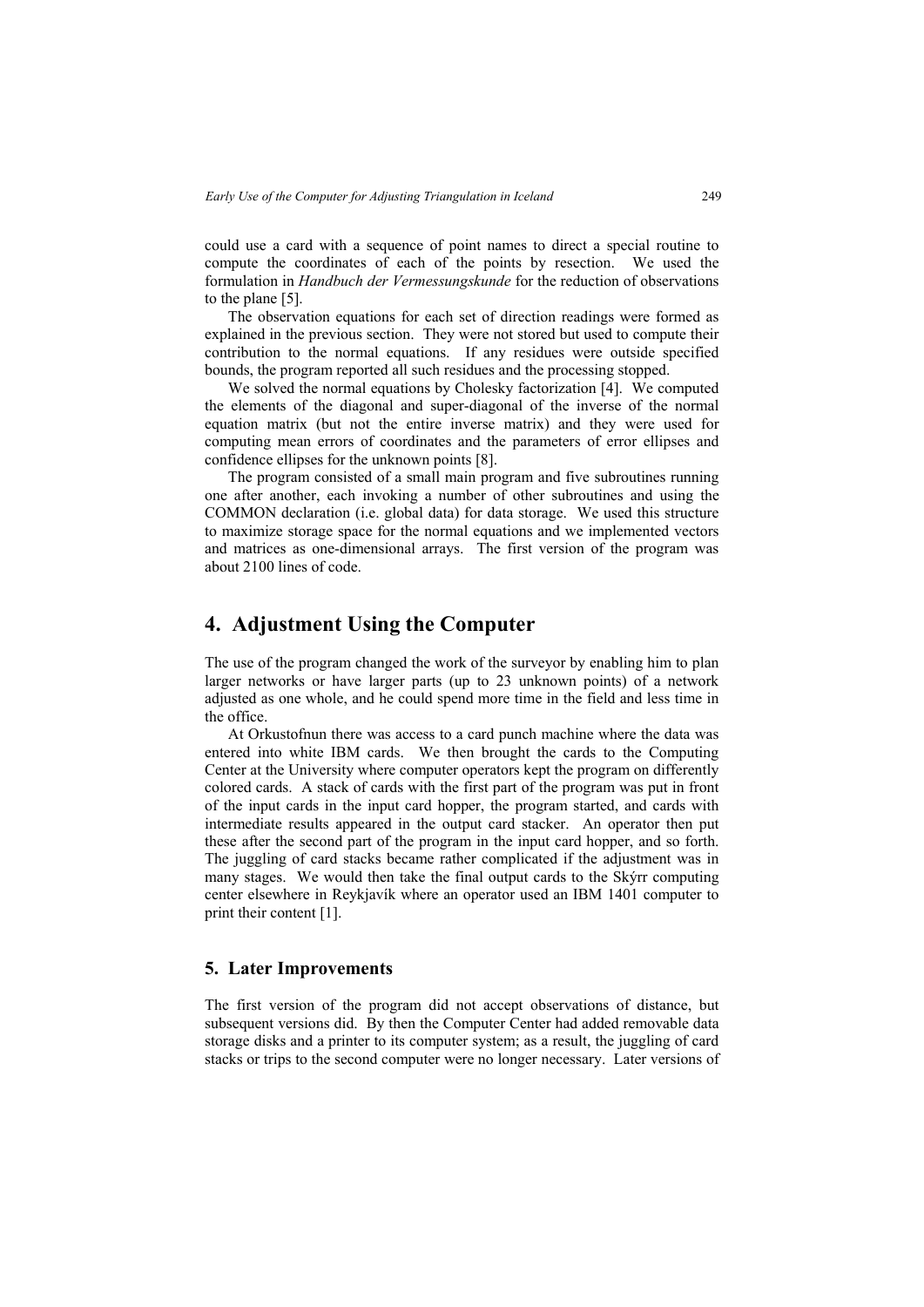

the program used heights above the reference ellipsoid and a three-dimensional model avoiding reductions to the plane, the normal equation matrix was stored as a variable-band matrix, and free adjustment [6] was possible.

Figure 4. In 2003, the 40-year-old triangulation in Búrfell area was readjusted with some of the triangulation points fixed by GPS observations. Of the five hydro power plants in the Þjórsá-Tungnaá river system, the 270 MW plant at Búrfell was built in the years 1966– 1969 and the 130 MW plant at Sultartangi in 1997–2000.

We used this program as late as 2003 for re-computing old triangulation networks with some of their points positioned by GPS observations (see Figure 4). By then the computer era had revolutionized land surveying, partly by computers embedded in surveying instruments, and with new technologies such as the Global Positioning System. In the earlier years, triangulation had been greatly facilitated; finally, it became almost obsolete.

# **Acknowledgements**

My thanks go to Oddur Benediktsson for his help and encouragement and to Bragi Thorbergsson and the editors for their careful reading of the English text.